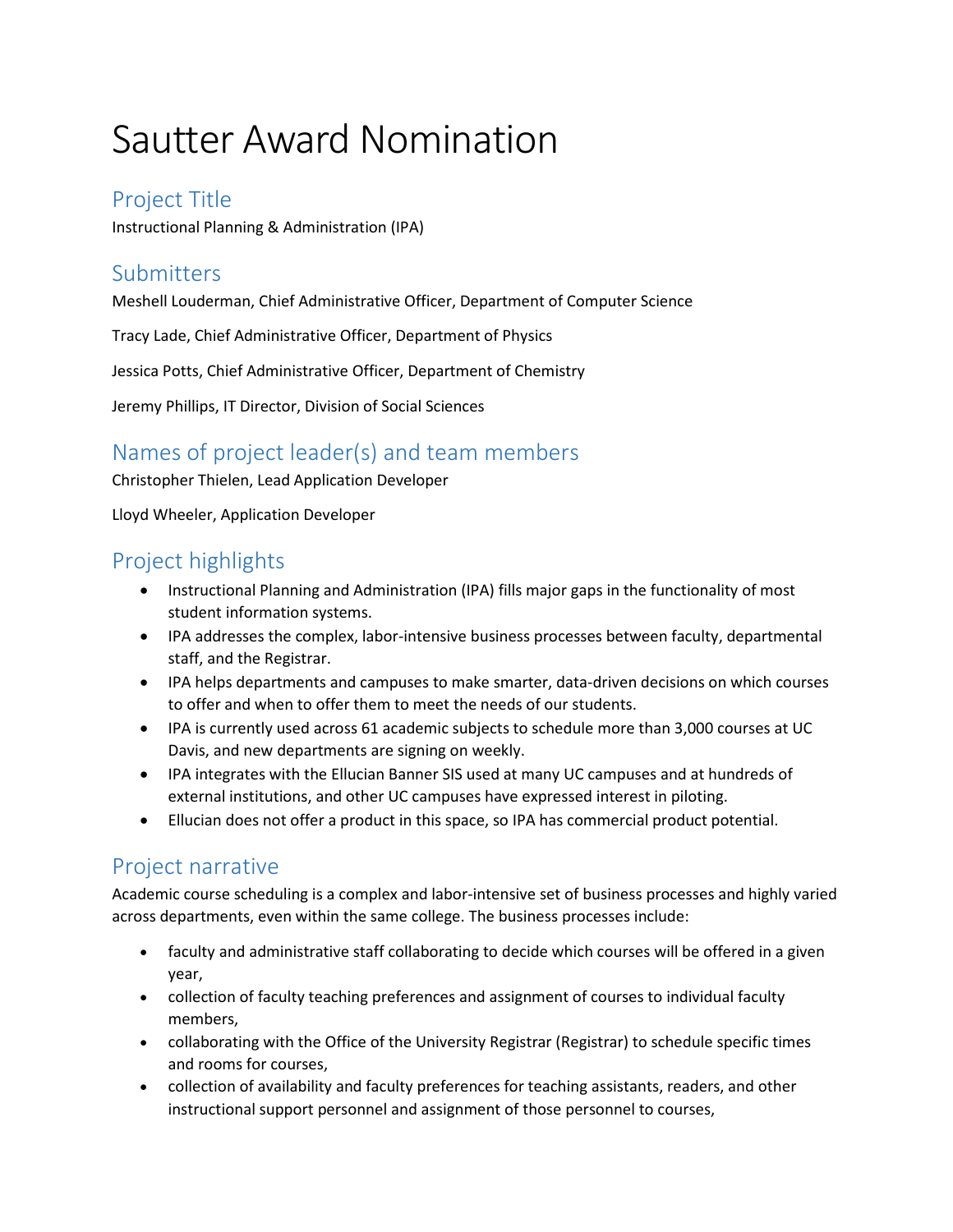- budgeting for instructional support, and
- analytics of enrollment demand and trends to drive the scheduling process and ensure that the needs of our students are met.

At UC Davis, these processes are centered in individual academic departments, though the Registrar and our BANNER-based student information system (SIS) dictate some aspects. Because of both this highly distributed model and true differences in the needs of departments, departments implement these processes very differently.

One large department tracked the number of emails between their primary course scheduler, individual faculty and instructional support personnel, and the Registrar's office at more than 1,000 per quarter meaning more than 3,000 in a single year. That easily represents over \$10k in faculty and staff time per year for one department and significantly more when applied across campus.

The Administrative Managers (ADMAN) group, composed of department managers from across the UC Davis campus, identified this set of business processes as expensive, time consuming, inconsistent, and in need of automation.

The departments within the Division of Social Sciences also identified the instructional planning processes as a high priority for business process automation.

Recognizing both the local and wider campus need, the Division of Social Sciences application development team took on the challenge.

The team cast a wide net by collaborating with ADMAN to create a steering committee with representatives from departments in each of the UC Davis colleges and schools and the Office of the Registrar.

This model enabled the team to build a tool that is now being used to schedule more than 3,000 courses across 61 academic subjects, with more departments signing on weekly.

Working with the steering committee, the project team developed high-level goals for the project:

- Allow the process stakeholders to manage and facilitate the instructional planning process in a more streamlined, structured, and consistent way to ensure optimal planning activities and effective utilization of campus resources.
- Integrate into other campus source systems to minimize manual data entry, data quality issues, and lack of informational needs being met.
- Strategically meet the needs of the Faculty and Student constituents within the instructional planning process while empowering the Academic/Administrative Coordinator (Administrative Coordinator) and supporting campus unit process owners to administer the process in the most efficient way.

The development them then created a tool that meets these goals by:

• Streamlining the instructional planning process by dramatically reduced the number of manual, email-based interactions between faculty and staff participants in the scheduling process.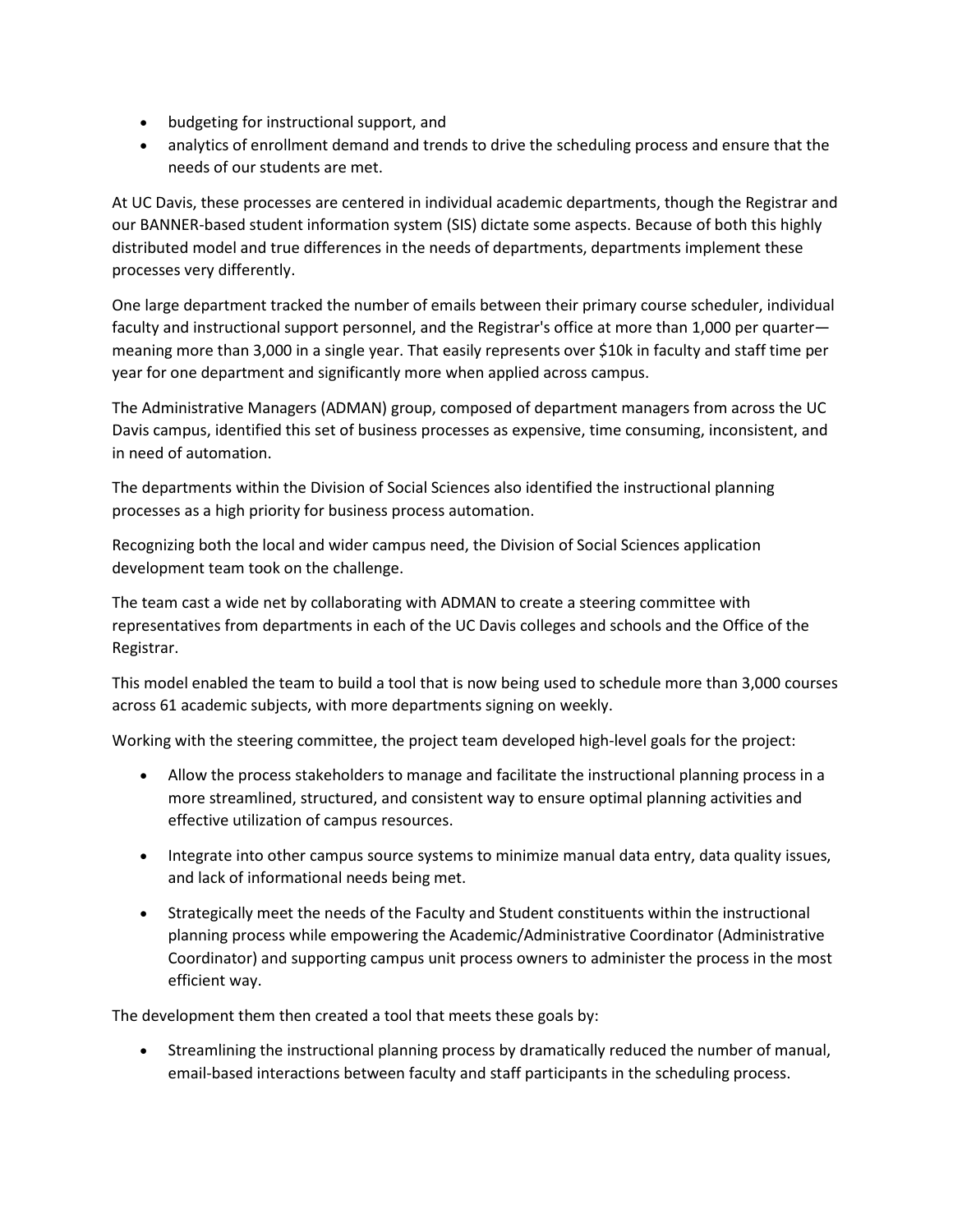- Improving the quality of scheduling decisions by providing timely current and historical enrollment data in an easy to understand format, and reduced error rates due to manual data entry.
- Simplifying the interactions needed from faculty and instructional support personnel to support the planning and scheduling process.

Representatives from departments that have used the system have provided very positive feedback on the system and the development team:

"They have taken the time to understand our needs and make adjustments to the system accordingly. They have been creative in finding ways to meet our needs while not making the system too clunky and cumbersome to use. They are amazing in that they've been able to accommodate so many different needs and wants from a diverse pool of customers. Their hard work definitely needs to be acknowledged." -Meshell Louderman, Management Services Officer for the Department of Computer Science in the College of Engineering

"I'd like to emphasize the simplicity of design that makes IPA extremely easy for new users to jump on board and use the application. It's goal is to take the complicated process of instructional planning from end to end and input has been sought from end users at every stage of development (of course, we're not done yet). The development team has been communicative with and responsive to the steering committee throughout the entire process – it's been a real pleasure to work with them!" -Tracy Lade, Chief Administrative Officer for the Department of Physics in the College of Letters & Science

"The IPA team spent several hours meeting with staff and academic leaders in our unit to truly understand the needs of our complex unit. The system is extremely easy to use which makes training new users a snap. The IPA tool streamlines course planning as well as TA and instructor availability. This tool has the ability to serve as the single tool aiding academic units in complex curricular planning. It has already saved countless staff hours and has reduced the number of error made during manual course planning" - Jessica Potts, Chief Administrative Officer, Department of Chemistry in the College of Letters & Science

The project was first initiated in late 2013, with much of 2014 used to gather requirements from many different departments and stakeholders. Development began in earnest in late 2014 with the first modules released for beta testing in fall 2015, in time to be used for the annual scheduling process. Subsequent modules were delivered "just in time" to support the business processes through an agile development methodology with the first production release of IPA in fall 2016.

With the expectation that IPA will ultimately become the campus standard for instructional planning and given the Java foundations of the BANNER student information system, the development team chose to use Java and the Spring framework. This choice ensures that IPA can be supported as an enterprise-wide application—and opens the intriguing possibility of making IPA available commercially to other BANNER campuses both within and outside of the UC system.

Additional information about the UC Davis Instructional Planning & Administration tool can be found at the the project website:

#### <https://ipa.ucdavis.edu/>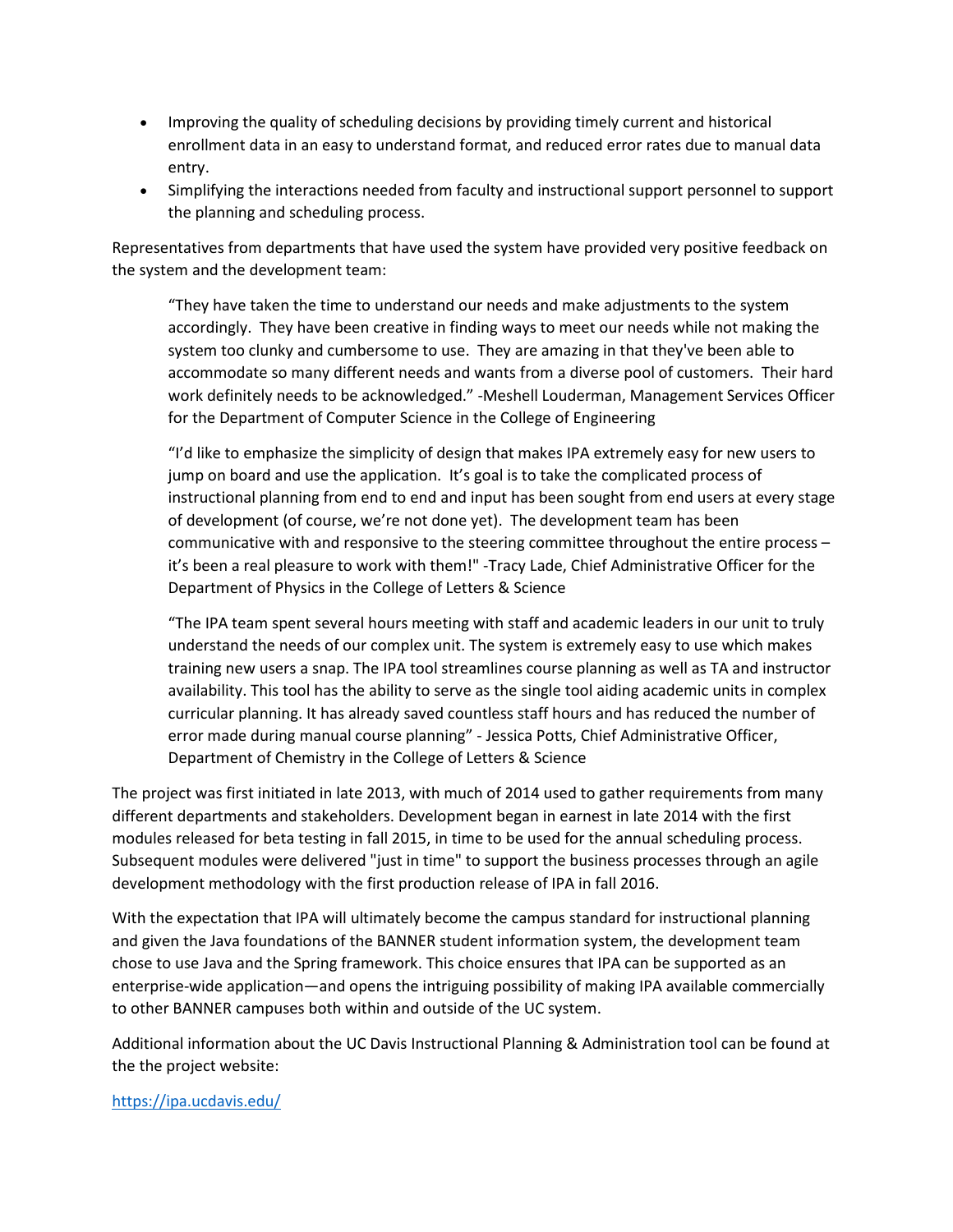# Screenshots

Activity view, showing the detailed course schedule for a single quarter. The view includes planned and current enrollments, multiple course activities (e.g., lecture, discussion, and lab), assigned instructors, etc. Users can also add arbitrary tags to courses to enable advanced filtering, such as "core courses" or separate tracks within a major.

Track: CORE COURSE X

| Filters +                                        |                                             |      |                                                                     |                                       |                                                       |                                                                 |                                                                                                                    |
|--------------------------------------------------|---------------------------------------------|------|---------------------------------------------------------------------|---------------------------------------|-------------------------------------------------------|-----------------------------------------------------------------|--------------------------------------------------------------------------------------------------------------------|
| <b>ECS 010 Intro to Programming</b>              | 348/350<br>$\Omega$                         | 7am  | Monday                                                              | <b>Tuesday</b>                        | Wednesday                                             | <b>Thursday</b>                                                 | Friday                                                                                                             |
| Eiselt K                                         | Sum Planned Enrolled                        |      |                                                                     |                                       |                                                       |                                                                 |                                                                                                                    |
| ECS 120 Theory Computation                       | 110/120<br>$\Omega$                         | 8am  |                                                                     | ECS 010 - A06 D - Elsei               |                                                       | <b>ECS 010 - A04 D - Eisel</b>                                  |                                                                                                                    |
| Gysel R                                          | Sum Planned Enrolled                        | 9am  | ECS 122A - ECS 122A -<br>A02 D - A03 D -<br>Gusfield D - Gusfield D | <b>ECS 140A - 0X A</b>                | ECS 010 - A02 D - Eisel                               | <b>ECS 140A - 0X A</b>                                          | ECS 010 - A05 D - Eisel                                                                                            |
| ECS 122A Algorithm Design<br>Gusfield D, Gysel R | 173/150<br>$\Omega$<br>Sum Planned Enrolled | 10am | $rac{BCS}{188}$<br>OX B<br>AX A-<br>401 D                           |                                       | ECS 188 -<br>0X B<br><b>ECS 010 -</b><br>selt K       |                                                                 | $\begin{array}{c} \text{ECS} \\ \text{188} \\ \text{0X B} \end{array}$<br>ECS<br>152A -<br>A01 D<br>$010 -$<br>AXA |
|                                                  |                                             | 11am |                                                                     | ECS 188 -<br><b>ECS 120 -</b><br>AX A |                                                       | ECS 188 -<br><b>ECS 120 -</b><br>AX A                           |                                                                                                                    |
| ECS 132 Prob & Sta Model for CS<br>Ghosal D      | 85 / 150<br>$\Box$<br>Sum Planned Enrolled  | 12pm |                                                                     |                                       | <b>ECS 140A - 0X D.</b>                               |                                                                 |                                                                                                                    |
|                                                  |                                             |      |                                                                     | A03 A<br>Gustiel<br>A01 A<br>Gush     |                                                       | 122.<br>122A<br>A03 A<br>Gusfie<br>A02 A -<br>Gustielo<br>A01 A |                                                                                                                    |
| ECS 140A Programming<br>la l                     | 185/150<br>$\Omega$<br>Sum Planned Enrolled | 1pm  | ECS 152A - ECS 154A -<br>AX A<br>AX A<br>AX A                       | <b>ECS 201A - 0X A</b>                |                                                       |                                                                 | feedback<br><b>ECS 152A - ECS 154</b><br>AX A AX A                                                                 |
| Languages<br>Olsson R                            |                                             |      | 2pm ECS 132 - 0X A                                                  |                                       | <b>ECS 132 - 0X A</b>                                 | ECS 201A -<br>0X A<br>ECS 120 -<br>A02 D                        | <b>ECS 132 - 0X A</b>                                                                                              |
| <b>ECS 150 Operating Systems</b>                 | 0/0<br>$\Omega$<br>Sum Planned Enrolled     |      | 3pm ECS 188 -<br>$\frac{\text{ECS}}{\text{OX A}}$<br>OX B           |                                       | ECS 188 -<br>0X B<br>ECS 010 -<br>A01 D -<br>Eiselt K |                                                                 | <b>ECS 188 - 0X B</b>                                                                                              |
| ECS 152A Computer Networks                       | 90<br>173                                   | 4pm  | <b>ECS 152A - A02 D</b>                                             | ECS 154A -<br>A03 D                   | <b>ECS 154A - A01 D</b>                               | ECS 122A -<br>A01 D -<br>Gusfield D                             | 154A -<br>132 -<br>0X D<br><b>103 F</b>                                                                            |
| Ghosal D                                         | Sum Planned Enrolled                        | 5pm  |                                                                     | <b>ECS 235A -</b><br>OX A             |                                                       | <b>ECS 235A-</b>                                                |                                                                                                                    |

Section of Annual View, showing historical enrollment data to guide departmental decisions on how many seats to offer.

| <b>ECS 020 Discrete Math for CS</b>                               | Undergra $\blacktriangleright$ | 260                                                 | $\checkmark$          |
|-------------------------------------------------------------------|--------------------------------|-----------------------------------------------------|-----------------------|
| ECS 030 Programming&Prob Solving                                  | Undergra $\blacktriangleright$ | 380                                                 | $\sim$<br>$\check{~}$ |
| ECS 040 Software &Obj-Orient Prg                                  | Undergra $\blacktriangleright$ | $'14-'15$<br>Seats: 381                             |                       |
| ECS 050 Machine Dependent Prog                                    | Undergra $\blacktriangledown$  | Enrolled: 327<br>Demand: 327                        |                       |
| ECS 060 Data Structures and Prog                                  | Undergra $\blacktriangledown$  | $\Omega$<br>'12-'13 '13-'14 '14-'15 '15-'16 '16-'17 |                       |
| ECS 089H Special Topics in Computer<br>Science; Computer Graphics | Undergra $\blacktriangleright$ | <b>Projected:</b><br>$2015 - 16:$                   | 436<br>380            |
| ECS 092 Internship In Comp Sci                                    | Undergra $\blacktriangleright$ | $2014 - 15:$<br>$2013 - 14:$                        | 381<br>296            |
| ECS 098 Directed Gp Study                                         | Undergra $\blacktriangledown$  |                                                     |                       |